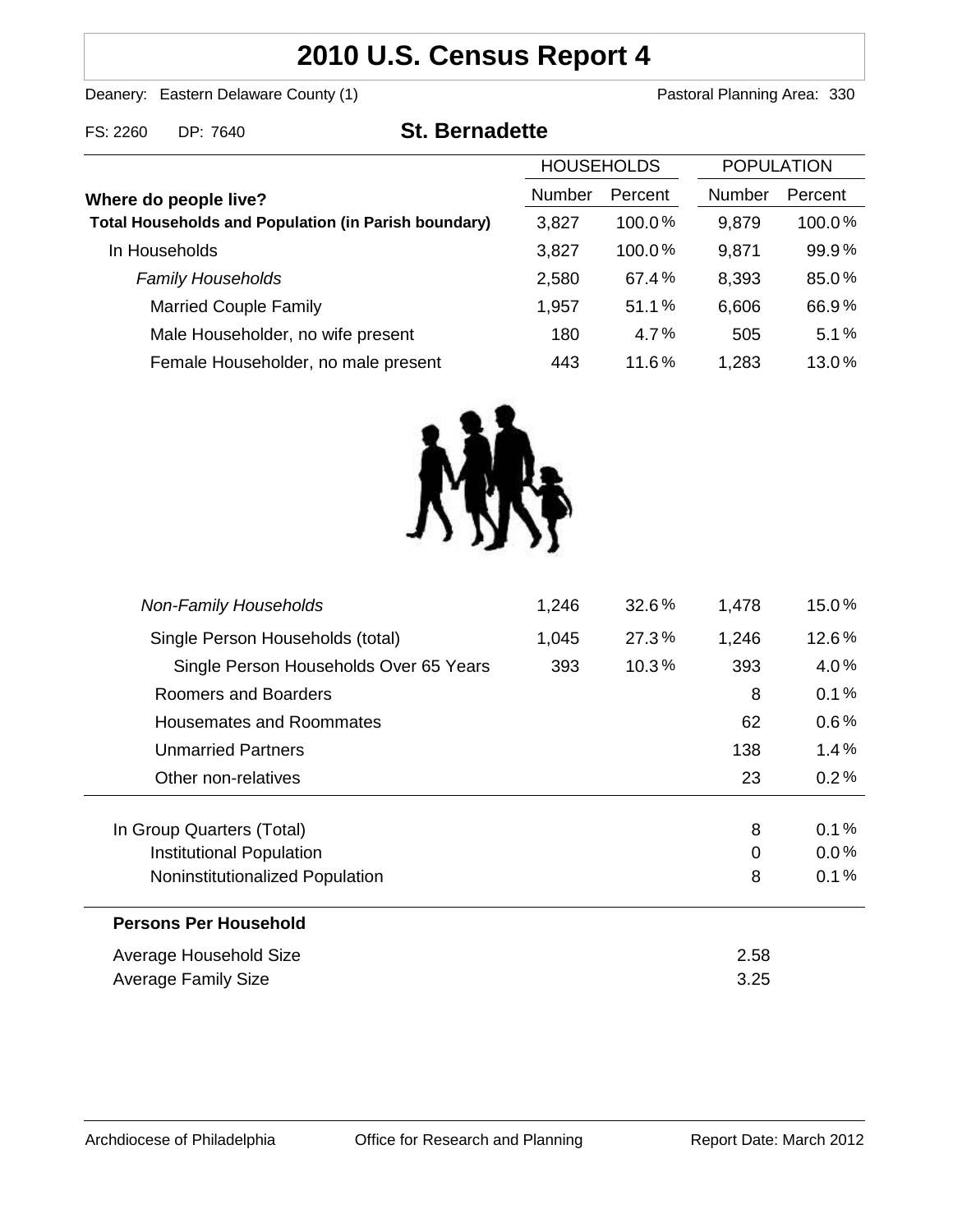# **2010 U.S. Census Report 4**

Deanery: Eastern Delaware County (1) Deanery: Eastern Delaware County (1)

FS: 2260 DP: 7640 **St. Bernadette**

|                                                      |                  | <b>POPULATION</b> |  |
|------------------------------------------------------|------------------|-------------------|--|
| Where do Children - Under Age 18 Live?               | Number           | Percent           |  |
| Total Children - Under Age 18 (in Parish boundary)   | 2,392            | 100.0%            |  |
| In Households                                        | 2,392            | 100.0%            |  |
| Householder or spouse is under 18                    | 1                | 0.0%              |  |
| With Related:                                        |                  |                   |  |
| Married-Couple Family                                | 1,817            | 76.0%             |  |
| Male Householder, No Wife Present                    | 112              | 4.7%              |  |
| Female Householder, No Husband Present               | 332              | 13.9%             |  |
| <b>Other Related Householder</b>                     | 17               | 0.7%              |  |
| <b>With Non-Relatives</b>                            | 12               | 0.5%              |  |
| <b>Grandparent Householder</b>                       | 101              | 4.2%              |  |
| In Group Quarters                                    | 0                | 0.0%              |  |
| Institutionalized population                         | 0                | 0.0%              |  |
| Noninstitutionalized population                      | $\boldsymbol{0}$ | 0.0%              |  |
| Where do Adults - Age 65 and Older - Live?           |                  |                   |  |
| Total Adults - Age 65 and Older (in Parish boundary) | 1,219            | 100.0%            |  |
| In Households                                        | 1,213            | 99.5%             |  |
| Family Households:                                   | 799              | 65.6%             |  |
| Is Householder or Spouse                             | 682              | 55.9%             |  |
| With Other Relative Householder                      | 28               | 2.3%              |  |
| With Non-Related Householder                         | 5                | 0.4%              |  |
| is Parent                                            | 62               | 5.1%              |  |
| is Parent-in-Law                                     | 22               | 1.8%              |  |
| In Non-family Households:                            | 413              | 33.9%             |  |
| Male Living Alone                                    | 108              | $8.9\%$           |  |
| Male not Living Alone                                | 6                | $0.5\%$           |  |
| Female Living Alone                                  | 284              | 23.3%             |  |
| Female not Living Alone                              | 6                | 0.5%              |  |
| Other                                                | 9                | 0.7%              |  |
| In Group Quarters                                    | 6                | 0.5%              |  |
| Institutionalized population                         | 0                | 0.0%              |  |
| Noninstitutionalized population                      | 6                | 0.5%              |  |
| Housing Units in the Parish boundary                 |                  |                   |  |
| <b>Total Housing Units</b>                           | 4,029            | 100.0%            |  |
| Occupied                                             | 3,827            | 95.0%             |  |
| Owner-Occupied                                       | 3,069            | 76.2%             |  |
| Renter-Occupied                                      | 757              | 18.8%             |  |
| Vacant                                               | 202              | 5.0%              |  |

Archdiocese of Philadelphia **Office for Research and Planning** Report Date: March 2012